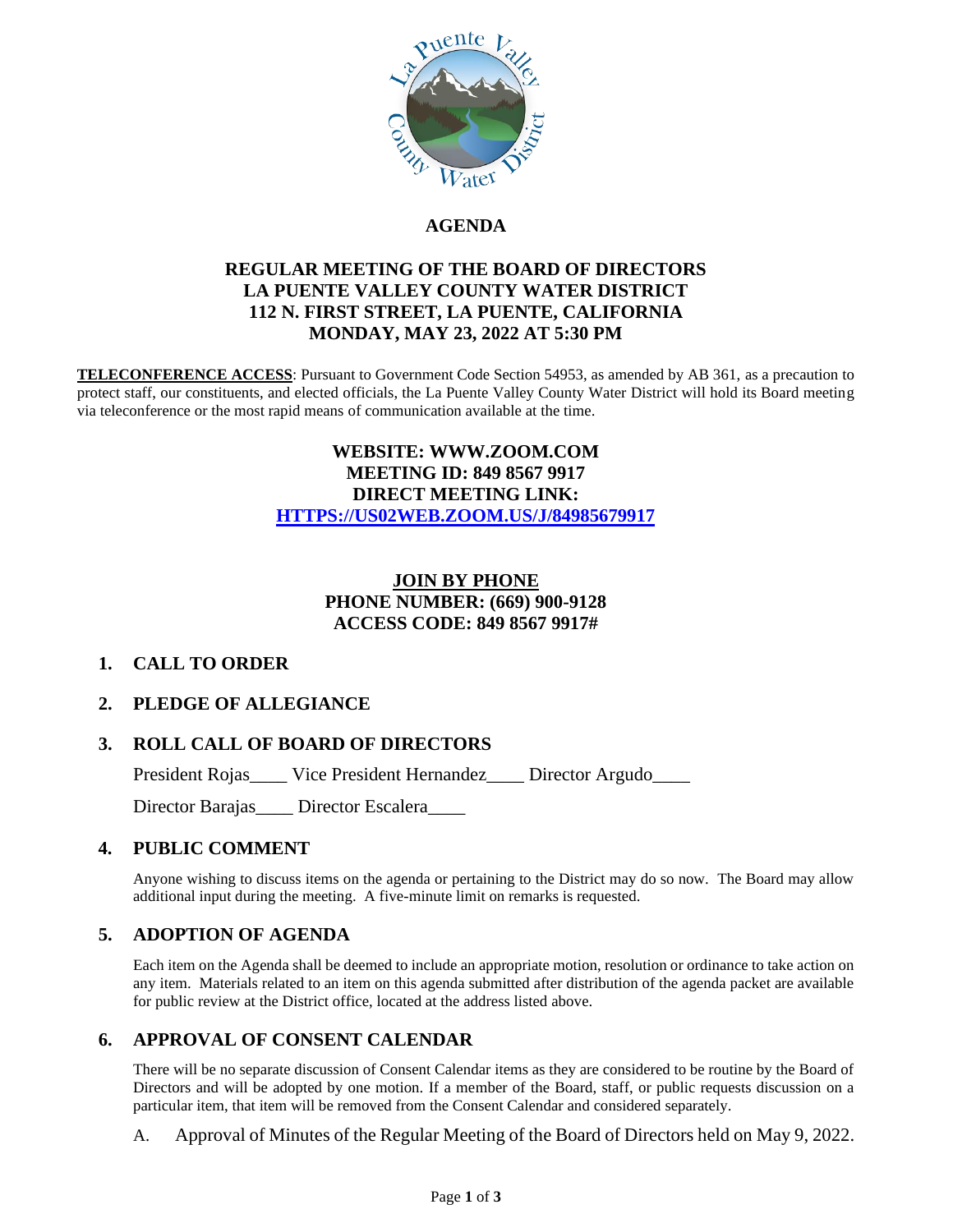B. Receive and File the City of Industry's Waterworks System's 3<sup>rd</sup> Quarterly Report for FY 21-22

## **7. FINANCIAL REPORTS**

- A. Summary of the District's Cash and Investments as of April 30, 2022. *Recommendation:* Receive and File.
- B. Statement of District's Revenue and Expenses as of April 30, 2022. *Recommendation:* Receive and File.
- C. Statement of the Industry Public Utilities Water Operations Revenue and Expenses as of April 30, 2022. *Recommendation:* Receive and File.

# **8. ACTION / DISCUSSION ITEMS**

A. Consideration of Resolution 281 Proclaiming a State of Emergency Persist, Re-Ratifying the Proclamation of a State of Emergency by Governor Gavin Newsom, and Re-Authorizing Remote Teleconference Meetings of the Board of Directors.

*Recommendation:* Approve Resolution 281

B. Consideration to Declare a Stage 2 Water Supply Emergency as Defined in the District's Resolution No. 273, Water Use Efficiency Practices and Water Conservation Measures

*Recommendation:* Board Discretion

C. Discussion and Possible Action on the District's Long Term/Short Term Disability and Life Insurance Policy Benefits.

*Recommendation:* Board Discretion

### **9. GENERAL MANAGER'S REPORT**

### **10. OTHER ITEMS**

- A. Upcoming Events.
- B. Information Items.

# **11. ATTORNEY'S COMMENTS**

### **12. CLOSED SESSION**

A. Conference with legal counsel – Existing Litigation Subdivision (a) of Government Code Section 54956.9.

**Name of Case:** *La Puente Valley County Water District v. Jeanette and David Hwang Family Limited Partnership, et al.,* Los Angeles Superior Court Case No. 21STCV24404.

# **13. CLOSED SESSION REPORT**

### **14. BOARD MEMBER COMMENTS**

A. Report on Events Attended.